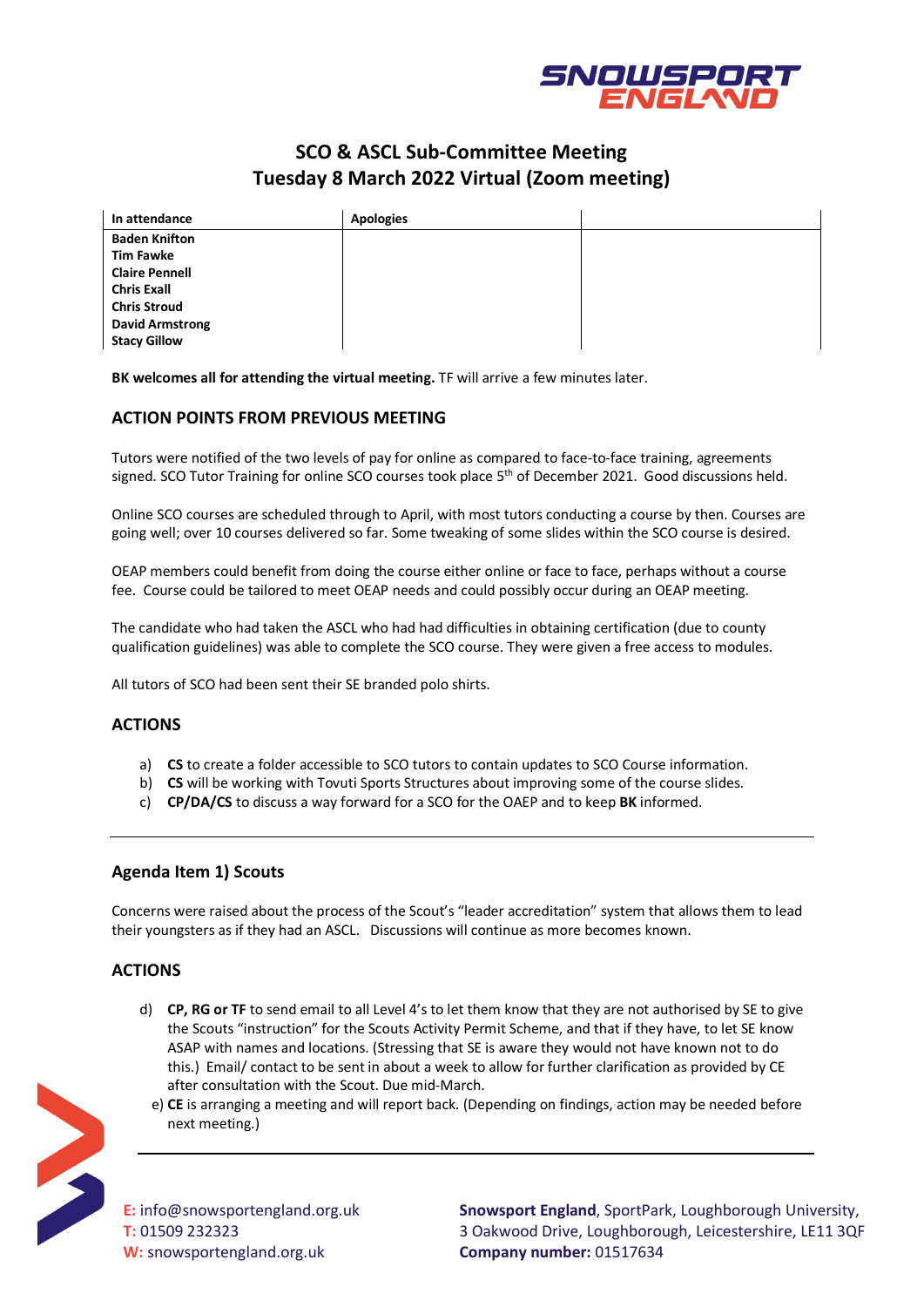

## **Agenda Item 2) Impact of Brexit on ASCL Courses**

Queries were raised about the ASCL courses in future as pertains to Brexit regulations, and if we are looking ahead at courses in other nations. Is Interski scheduling any ASCL courses?

The rescheduled December's ASCL went well in Zell am See, no problems noted about conducting the course there. The office is hoping to have a dialog with Interski in May or June about next season.

Some problems lie with the Brexit guide and its interpretation, for example, Rome and Acosta seem to have different interpretations as to who can instruct an ASCL course.

It was noted that Interski was sending information to schools about heading to Andorra or Scotland for the ASCL, so the situation is still unclear. (Andorra not in the EU but usually follows Spain's guidelines)

**BK** thanked **CE** for his work in researching areas that can be used for training with Brexit implications.

## **ACTIONS**

- f) **CP**  to investigate Austria as another possible area to hold ASCL Courses, and to have a discussion with Interski about their future of ASCL courses.
- g) **CP/TF**  to investigate marketing of the ASCL for next season

## **Agenda Item 3) Future of ASCL Courses**

The OEAP community could help with the "advertising" of the ASCL course to their Trusts and their schools, possibly even at their regional meetings. Next OEAP Regional meeting is 18 May.

Recent work with BASI and SE highlighting exactly what the ASCL entails has been beneficial. There is a need to investigate ASCL marketing possibilities, preferably with funding. A new marketing pack for ASCL is needed which will be a task for the subcommittee.

## **ACTIONS**

**h) CS/BK/DA –** come up with a marketing pack for ASCL during next month to include a video.

#### \_\_\_\_\_\_\_\_\_\_\_\_\_\_\_\_\_\_\_\_\_\_\_\_\_\_\_\_\_\_\_\_\_\_\_\_\_\_\_\_\_\_\_\_\_\_\_\_\_\_\_\_\_\_\_\_\_\_\_\_\_\_\_\_\_\_\_\_\_\_\_\_\_\_\_\_\_\_\_\_\_\_\_\_\_\_\_\_ **Agenda item 4) The potential of a modernised blended learning approach for the ASCL**

Lengthy but beneficial discussions followed regarding how the committee members feel about the possibility of a blended ASCL course. *Ideas raised include*:

The content of the ASCL Course is excellent, however, we are not being successful in selling the course. It needs to be more marketable, but a shorter amount of time on snow may not be enough time for training.

Could there be an option B to achieving the qualification? Part on snow in UK, part in a classroom and part during a weekend in the Mountains? (as well as how we conduct the course now)

Schools find it hard to provide a week's cover for ASCL candidates, particularly with schools covering teachers with Covid. Schools also find it expensive to get teachers ASCL qualified, especially if teachers move on.



For teachers to be able to lead their own activities (not just skiing), it involves cost, time, and qualifications. It is one thing to promote the course content itself to schools, but we also need to be promoting the benefit of leading their own pupils/students.

(**BK** – asks **TF** if he has any **AOB** as **TF** needs to attend another meeting)

**E:** info@snowsportengland.org.uk **T:** 01509 232323 **W:** snowsportengland.org.uk

**Snowsport England**, SportPark, Loughborough University, 3 Oakwood Drive, Loughborough, Leicestershire, LE11 3QF **Company number:** 01517634